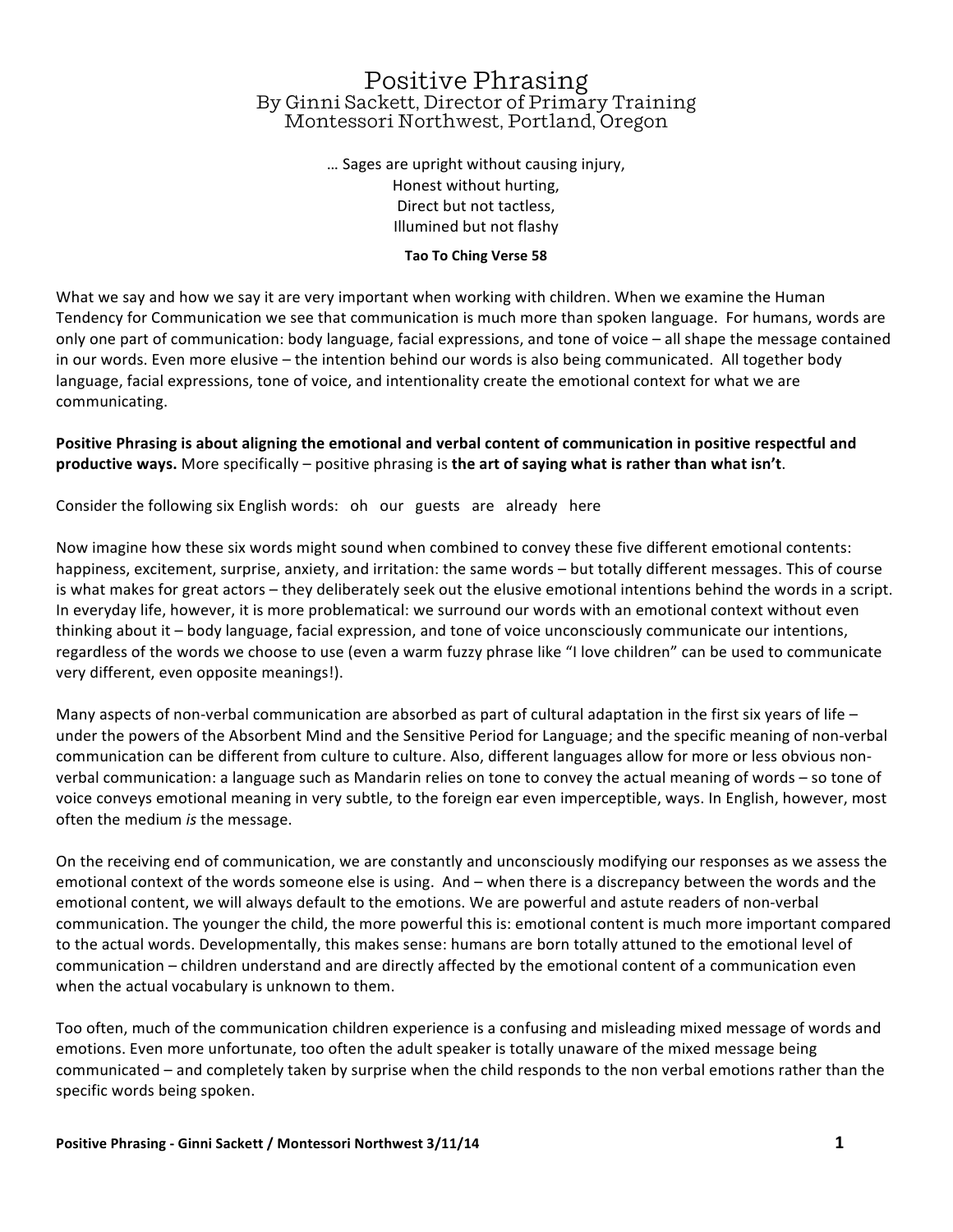This results in very poor communication between adults and children – poor communication that leads to confusion and conflict in the relationship. This is compounded by the fact that so much communication between adults and children is negative – as we'll see, negative communication (telling a child what not to do as in "don't run") is also confusing to children, frequently impossible for them to follow, is highly ineffective, and also can lead to conflict.

Positive communication is the opposite of this situation. Positive communication is mindful – the speaker is aware of the totality of the message intended and deliberately aligns words and emotional content. Positive communication is also scrupulously honest – not brutal, but gracious and respectful in conveying the truth of the speaker's message.

In my experience, the best positive communication with children has two qualities: it is true and it is brief; and positive phrasing – the art of saying what is rather than what  $\sin t$  – is the best vehicle for speaking 'true and brief'.

**What is true?** Some synonyms for true are "factual, accurate, exact, correct; real and genuine, valid; authentic and sincere". Two words for the opposite of true are "false" and "fake".

**What is brief?** "Short, concise, to the point; pithy." What is the opposite of brief? "Lengthy."

If we mindfully incorporate true and brief into our verbal and non-verbal communication, we will truthfully communicate our true intention in as few words as possible. This will result in the most effective communication possible with young children. The message we send will be the message received.

It takes time and practice to develop this skill of communicating true and brief. This is a skill to practice, hone, and perfect. We have to monitor our progress. Monitor and practice constantly until this form of communication becomes  $a$  habit  $-$  second nature, so to speak.

One of the best ways to practice true and brief is with the engine of positive phrasing: saying the one true thing we want to communicate, with the fewest words possible. As already stated: the art of saying the true thing that is, rather than the 'everything' that isn't.

**Why is positive phrasing effective?** Because it is clear, it is unambiguous, and it invites cooperation. I am always on the lookout for examples of positive phrasing in our world  $-1$  found one on a TriMet bus one day: words on a window telling me "Air conditioning works best with windows closed." Isn't that a great example of positive phrasing? Clear, informative, pleasant, and definitely intended to invite my cooperation in leaving the window closed. Maybe I was considering opening the window, but those friendly words helped me pause and think about cooperating for the benefit of all of us on the bus that hot summer day. True and brief – conveying the one true message intended. And no judgment about my otherwise poor, inconsiderate and possibly stupid choice to open the windows – just true and brief: The air-conditioning works best if the windows are closed.

Stop signs are also very good examples of true and brief positive phrasing. Completely clear and unambiguous and also assuming you are willing to cooperate with the direction: Not a suggestion: "you probably should stop here" or "it is a good idea to slow down here if you can"; not persuasive, rationalizing or pleading either: "we'd really like you to stop here because another driver might be coming from the other direction and you might hit each other…" Just the one true message for that intersection in an effective single word: Stop.

Other examples to consider: Recycle. Not "don't litter"; not all of the things we don't want you to do with your litter  $$ just the one true thing that we do want you to do. Or: "Use other door" – Unlike 'No Entrance, "use other door" is simple, clear, and unambiguous, leading me to think "oh, thank you, I needed to know that." **Positive Phrasing is always delivered as a statement**. This is why it is clear and unambiguous.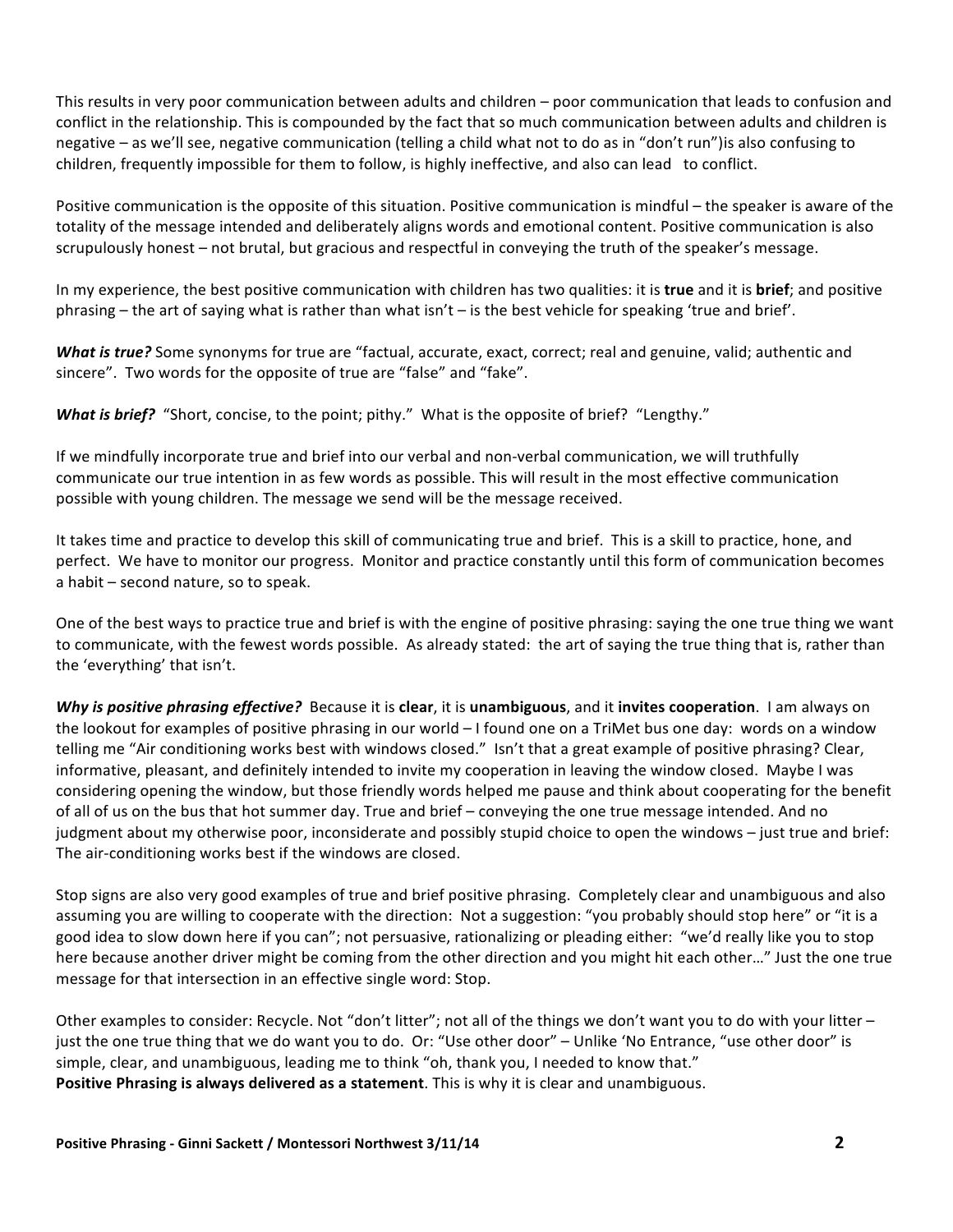Positive phrasing is not a question. A question implies indecision or a choice. Questions can trick or trap a child into thinking there is a choice when in fact there isn't. Americans in particular have a habit of using the question-mode to soften direct commands, often abetted by the ubiquitous "okay?" – as in, "Get in the car... okay? It's time for your bath... okay? Sit down ... okay?" We start with a nice declarative positive phrase, but that little word "okay" makes it suddenly a choice, often leading to "no!" We invite the "no" by turning it into a choice. We don't intend to give the choice, but we implied the choice by saying "okay?" When the child discovers that "no" was not actually an option, she is justifiably outraged; while the adult who thought he was being 'nice' by softening the command is equally outraged that the child is not complying.

Giving a choice when there isn't one is disrespectful and in authentic, and invites a power struggle. When we give a choice, we have to be truly okay with any possible answer from the child. If there is really only one outcome desired, only give that option as a possibility. Being "nice" can be ambiguous. The child who does not comply with our request is not trying to be rude or defiant; he is just answering the question he thinks we are asking. In the service of true and brief communication, we trust that children are doing their best to respond to what we say; we are at fault if our communication is unclear and ambiguous. In the questioning mode of communication, we are inconsistent, unpredictable and sad to say, just plain liars. We invite children to ignore or manipulate us, or to regard us as unreliable communicators who are not worth listening to.

Positive Phrasing also requires **our commitment to say what we mean and mean what we say**; this commitment must be tempered, however, so that the message is honest, respectful and compassionate.

This is a rigorous requirement of us – but this mindful rigor is the only way to truly assist a developing child and successfully balance a child's need for autonomy with a child's need for secure limits. A simple example of this principle is a classic situation: the adult clearly states "It's time to go" (with or without "okay?"), but then stays to talk to another adult. If we say we are leaving, we need to leave; if we want to stay, we can say something like, "I'm going to stay and talk for 10 minutes, then we'll go" – but again, we have to leave in 10 minutes. Violating this principle invites children to ignore or manipulate us; worse, it teaches disobedience – the child does not have to pay attention or do what she is told, since most of the time the adult doesn't 'mean' it. Eventually this power struggle leads to the adult asserting their superior power over the child – which becomes the child's only clear signal that we 'mean' it.

Here are **some helpful words** to support positive phrasing, clear communication, and mutually respectful relationships. *"Can"*

'Can' is my all time favorite word when speaking with children. 'Can' implies ability – you are capable of doing this; embedded in a clear, declarative statement, 'can' gives a clear message of the one thing that is possible in the situation and eliminates all possibilities contrary to that one thing, while strongly communicating the confident expectation that the child is able to carry through the desired action.

**Sample 'can' statements**: You can get in the car. You can join us. You can hold your cup carefully. You can use that material when it's back on the shelf. You can keep all the paint on the paper. You can sit with your hands in your lap. That's something we can talk about later.

### *"May"*

May works just like 'can', but it's a little stronger because is also implies permission.

With both of these words, notice that the speaker is still 'off the hook' – a direct command has not been given, so if the child doesn't follow through or contradicts the statement, the adult doesn't have to assert power, and has time to re-phrase or re-think the communication.

### **"Let's"**

I am very fond of 'let's' – it's friendly and companionable, stressing that we're doing something together with the implied message that of course, you want to do it too! "Let's go to the car now." "Let's keep our feet on the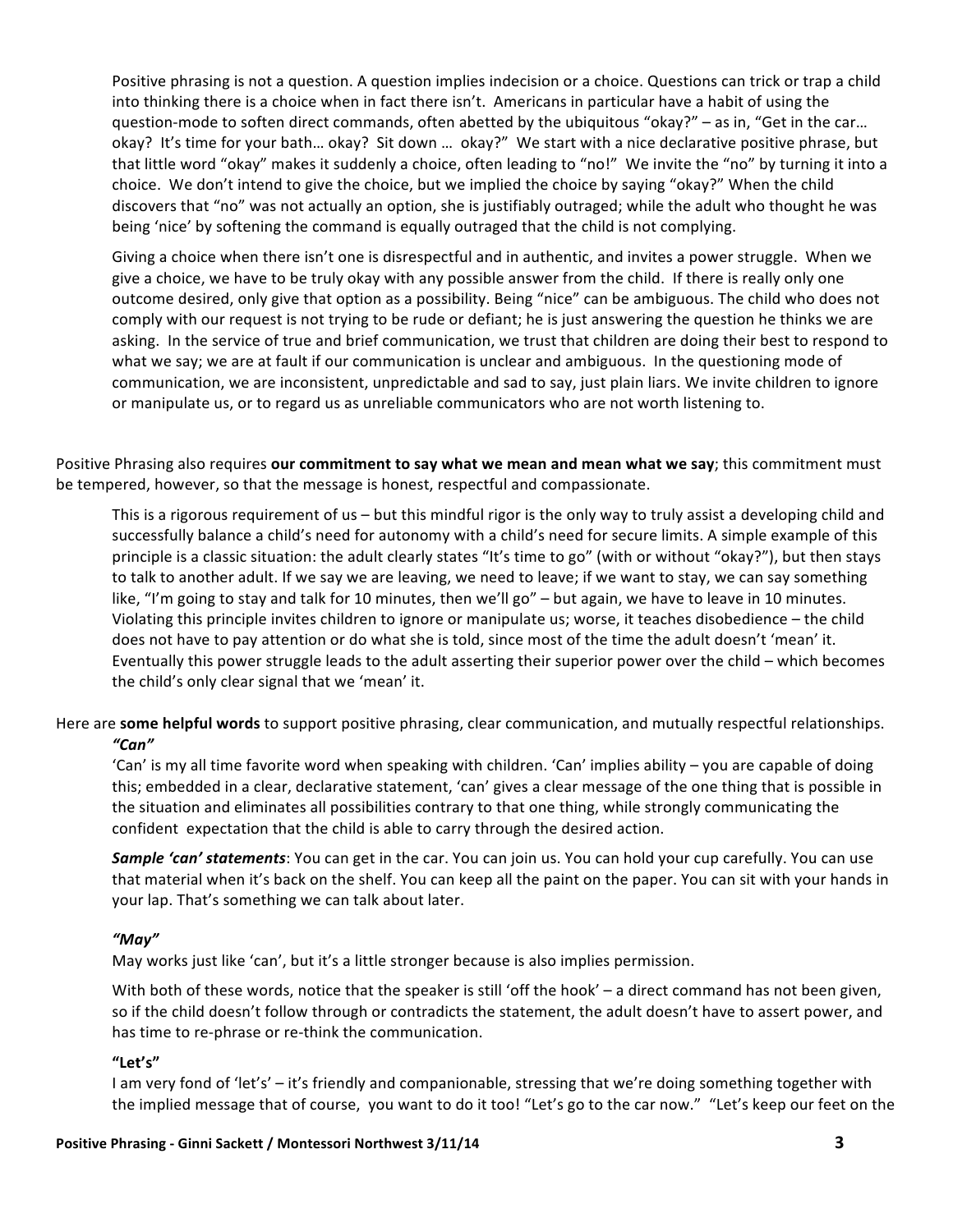floor." 'Let's' is a variation of the 'can' statement – simply changing the subject of the statement from the particular 'you' to the convivial 'we'.

# **"I see that…"**

This phrase is very handy when you aren't really sure what message you want to send, or how the child will respond to your guidance; it buys the speaker time, while providing a stimulus to see how the child is receiving your communication. This statement is exactly how it sounds: the speaker states what is observable in the moment, as in "I see that you're upset"; "I see that you don't like this right now"; "I see that you are dancing on a table". 

This phrase can also introduce a string of positive phrasings for effective communication, as in: "I see that you've discovered the brown stair can sound like a marimba. It's time to put the brown stair away. Let's get out the rhythm instruments."

### "**It's time to…"**

This phrase de-personalizes the directive even more  $-$  it's not about what anyone does or doesn't want to happen, it's just time for something to happen, as in: " It's time to leave"; " it's time for lunch"; "it's time to put the brown stair away" ...

# **"Are**…"

"Are" is actually a variation on "it's time to ..." only stronger. "Are" unequivocally identifies what is about to happen – as in "We are leaving now"; "We are cleaning up from lunch now"; "We are keeping our feet on the floor". "Are" also affirms and encourages an on-going positive situation, as in "You are helping me"; "You are moving that box without a sound"; "We are all walking together on the path".

# *"Do" Statements*

Do statements are much stronger than 'can' and 'may' or any other handy verbiage listed above – they represent any direct command we give to a child. These offer positive phrasing because they state clearly the one thing that is necessary to happen at that moment – the one true thing in as few words as possible. 'Do' is "Walk". 'Do' is "Sit here". 'Do' is "Stop."

'Do' is also the opposite of "No" – which is characterized by "don't" directives. 'No' and 'don't' require a child to 'not' and in general it is very difficult for a young child to 'not'. When the need is for the child to walk, for example, the directive "Don't run" leaves so many other possibilities that are 'not running' but still 'not walking'; "Walk", on the other hand, communicates clearly the one type of locomotion acceptable at that particular moment. 

I recommend that adults count the 'do' commands they give to children – because with a command, adults are definitely 'on the hook'. If we give a command, it has to happen. If we give a command and it doesn't happen, we teach disobedience. We show inconsistency. Bottom line: Give as few direct commands to a child as possible. Save them for when they are absolutely necessary – for the times when 'can' and 'may' have not been effective and you really do need to escalate. When giving a direct command, we have to be scrupulously conscientious: commands are justified when they are necessary for physical and psychological security; they are never justified by adult pride and anger. Montessori said that anger and pride destroy our positive, productive relationship with children. We replace these with patience and humility. Positive phrasing is far from weak. It grows from patience and humility. And that is what makes it so powerfully effective.

### $So - to summarize and expand slightly:$

Focus on True and Brief in all communication with children

Use clear, unambiguous statements that invite cooperation